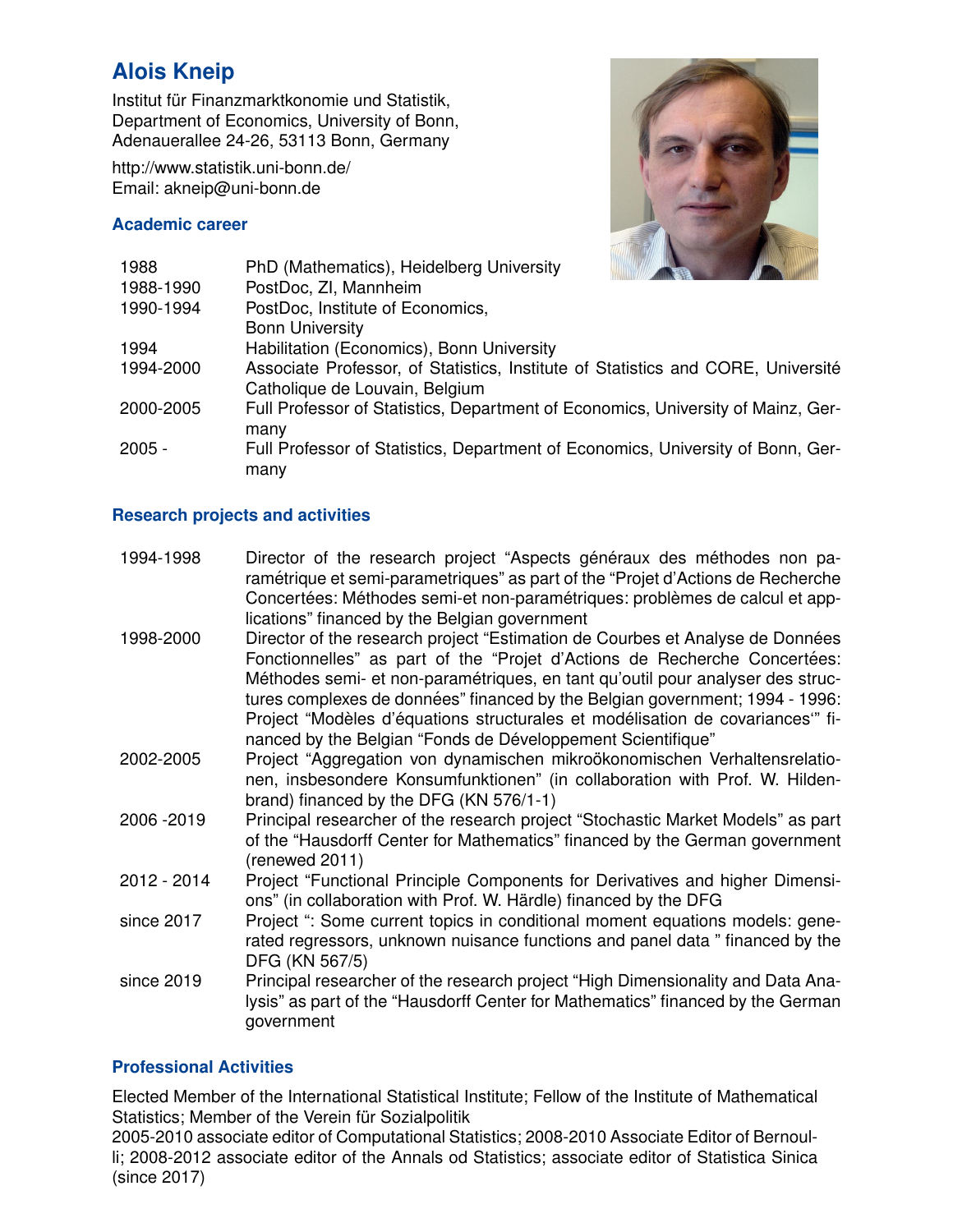Referee for Annals of Statistics, JASA, JRSSB , Econometrica, Econometric Theory, Biometrika, Journal of Econometrics, Computational Statistics and Data Analysis, and many other journals

## **Publications**

Caroll, C., Müller, H.-G. and Kneip, A. (2019). Cross-component registration for multivariate functional data, with application to growth curves. *Biometrics*, to appear

Arnone, E., Kneip, A., Nobile, F. and Sangalli, L.M. (2020). Some first results on the consistency of spatial regression with partial differential equation regularization. *Statistica Sinica*, to appear

Poß, D., Liebl, D., Kneip ,A., Eisenbarth, H., Wager, T.D. and Feldman Barret, L. (2020). Superconsistent estimation of points of impact in nonparametric regression with functional predictors. *Journal of the Royal Statistical Society, Series B*, to appear

Kneip, A., Simar, L. and Wilson, P. (2020). Inference in dynamic, nonparametric models of production: central limit theorems for Malmquist indices. *Econometric Theory*, to appear, doi: 10.1017/s0266466620000237

Delaigle, A., Hall, P., Huang, W. and Kneip, A. (2020). Estimating the covariance of fragmented and other related types of functional data. *Journal of the American Statistical Association*, to appear, https://doi.org/10.1080/01621459.2020.1723597

Kneip, A. and Liebl, D. (2020). On the optimal reconstruction of partially observed functional data. *Annals of Statistics*, 48, 1692-1717.

Kneip, A., Merz, M. and Storjohann, L. (2019). Aggregation and labor supply elasticities. *Journal of the European Economic Association*, to appear, https://doi.org/10.1093/jeea/jvz039

Wagner, H. and Kneip, A. (2019). Non-parametric registration to low-dimensional function spaces. *Computational Statistics and Data Analysis*, 138, 49-63.

Grith, M, Wagner, H., Härdle, W. and Kneip, A. (2018). Functional principal component analysis for derivatives of multivariate curves. *Statistica Sinica*, 28, 2469-2496.

Kneip, A., Poss, D. and Sarda, P. (2016). Functional Linear Regression with Points of Impact. *Annals of Statistics*, 44, 1-30.

Kneip, A., Simar, L. und Wilson, P. (2016). Testing Hypotheses in Nonparametric Models of Production. *Journal of Business & Economic Statistics*, 34, 435-456

Kneip, A., Simar, L. and Van Keilegom, I. (2015). Frontier estimation in the presence of measurement error with unknown variance. *Journal of Econometrics*, 184, 379-393.

Kneip, A., Simar, L. und Wilson, P. (2015). When bias kills the variance: Central limit theorems for DEA and FDH efficiency scores. *Econometric Theory*, 31, 394-422.

Bada, O. and Kneip, A. (2014). Parameter cascading for panel models with unknown number of unobserved factors: An application to the credit spread puzzle. *Computational Statistics and Data Analysis*, 76, 95-115.

Kneip, A., Sickles, R.C. and Song, W. (2012). A new panel data treatment for heterogeneity in time trends. *Econometric Theory*, 28, 590-628.

Kneip, A. and Sarda, P. (2011). Factor models and variable selection in high dimensional regression analysis. *Annals of Statistics*, 39, 2410-2447.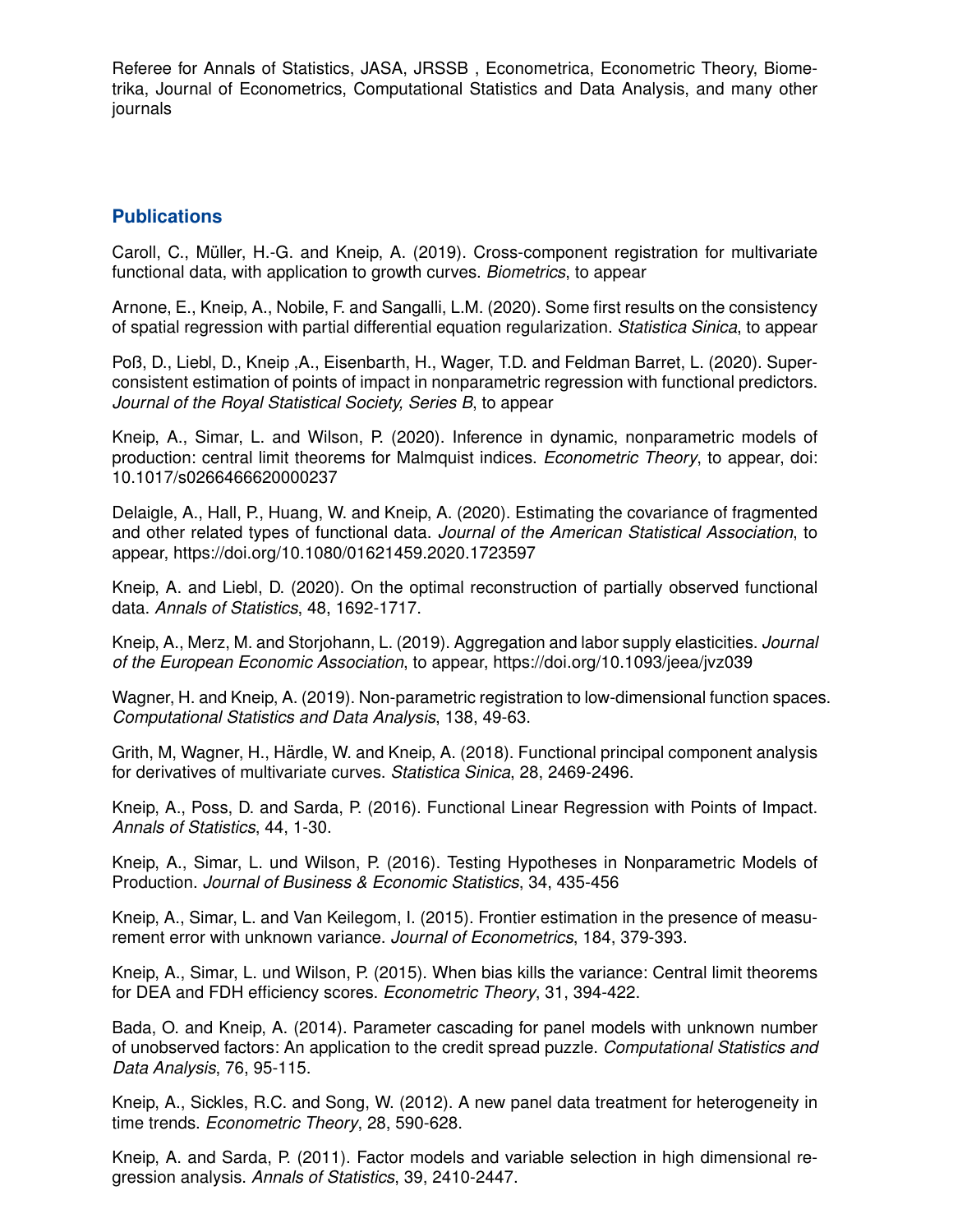Kneip, A., Simar, L. und Wilson, P. (2011). A computationally efficient, consistent bootstrap for inference with non-parametric DEA estimators. *Computational Economics*, 38, 483-515

Paluch, M., Kneip, A. and Hildenbrand, W. (2011). Individual versus aggregate income elasticities for heterogeneous populations. *Journal of Applied Econometrics*, 27, 847-869.

Crambes, C., Kneip, A. and Sarda, P. (2009). Smoothing splines estimators for functional linear regression. *Annals of Statistics*, 37, 35-72.

Benko, M., Härdle, W. und Kneip, A. (2009). Common functional principal components. Annals *of Statistics*, 37, 1-34.

Kne/ip, A. and Sickles, R.C. and Song, W. (2009). Panel Data, Factor Models, and the Solow Residual. In *Exploring Research Frontiers in Contemporary Statistics and Econometrics: A Festschrift in Honor of Leopold Simar*, Ingrid Van Keilegom and Paul Wilson (eds.), Springer Publishing: New York, 83-114.

Kneip, A., Simar,L. and Wilson, P. (2008). Asymptotics and consistent bootstraps for DEA estimators in nonparametric frontier models. *Econometric Theory*, 24, 1663-1697.

Kneip, A. and Ramsay, J.O. (2008). Combining registration and fitting for functional models. *Journal of the American Statistical Association*, 103, 1155-1165.

Cardot, H., Crambes, C., Kneip. A and P. Sarda (2007). Smoothing Splines Estimators in Functional Linear Regression with Errors-in-Variables. *Computational Statistics & Data Analysis*, 51, 4832-4848.

Hildenbrand, W. and Kneip, A. (2005). Aggregate behavior and microdata. *Games and Economic Behavior*, 50, 3-27.

Hildenbrand, W. und Kneip, A. (2005). On behavioral heterogeneity. *Economic Theory*, 25, 155- 169

Gijbels, I., Hall, P. und Kneip, A. (2004). Interval and band estimation for curves with jumps. *Journal of Applied Probability*, 41A, 65-79

Kneip, A., Sickles, R.C. und Song, W. (2004). Functional data analysis and mixed effect models. In *COMPSTAT 2004 - Proceedings in Computational Statistics ; ed. Antoch, J.* , Springer Verlag, New York, 315-326.

Kneip, A. and Utikal, K. (2001). Inference for density families using functional principal component analysis. *Journal of the American Statistical Association*, 96, 519-532.

Kneip, A. und Utikal, K. (2001). Rejoinder to the discussion of "Inference for density families using functional principal component analysis". *Journal of the American Statistical Association*, 96, 540-542.

Kneip, A. und Utikal, K. (2001). Time trends in the joint distribution of income and age. In *Economic Essays, A Festschrift for Werner Hildenbrand; ed. Debreu, G., Neuefeind, W., and Trockel, W.* , Springer Verlag, New York, Heidelberg, 253-274

Kneip, A. und Hildenbrand, W. (2000). On aggregation of micro-relations: a research program. *Revue Economique*, 51, 435-443.

Kneip, A., Li, X., MacGibbon, B. und Ramsay, J.O. (2000). Curve registration by local regression. *Canadian Journal of Statistics*, 28, 19-30.

Kneip, A. (1999). Behavioral heterogeneity and structural properties of aggregate demand. *Journal of Mathematical Economics*, 31, 49-79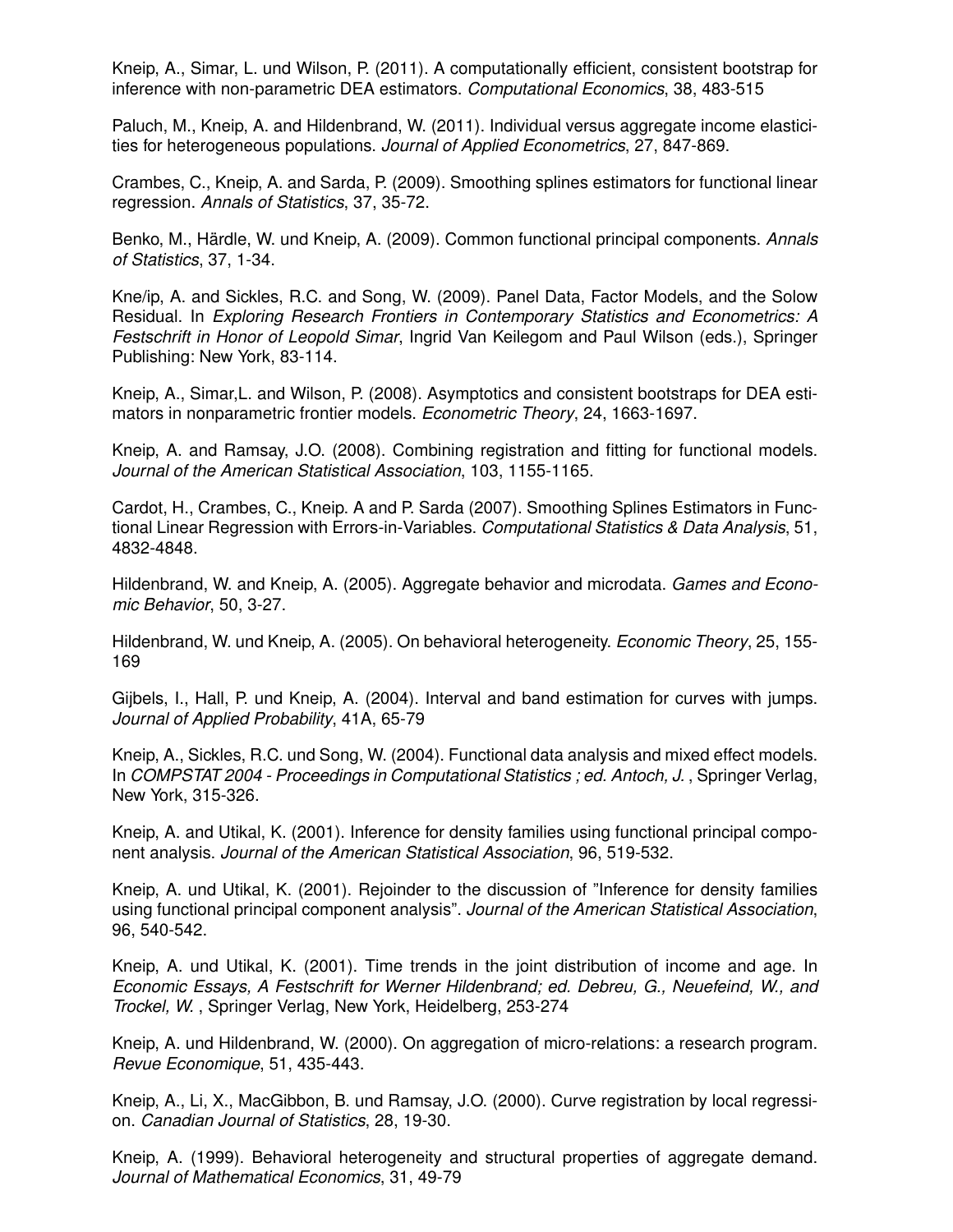Härdle, W. und Kneip, A. (1999). Testing a regression model when we have smooth alternatives in mind. *Scandinavian Journal of Statistics*, 26, 221-238

Gijbels, I., Hall, P. und Kneip, A. (1999). On the estimation of jump points in smooth curves. *Annals of the Institute of Statistical Mathematics*, 51, 231-251

Hildenbrand, W. und Kneip, A. (1999). Demand aggregation under structural stability. *Journal of Mathematical Economics*, 31, 81-109

Hildenbrand, W., Kneip, A. und Utikal, K. (1999). Une analyse non parametrique des distri- ´ butions du revenu et des caractéristiques des ménages. *Revue de Statistique Appliquée*, 47, 39-56

Kneip, A. (1999). Invited discussion of the paper "Robust functional data analysis" by Locantore, N, Marron, J.S., Simpson, D.G, Triploi, N., Zhang, J.T. and Cohen, K.L. *Test*, 8, 50-54

Kneip, A., Park, B.U. und Simar, L. (1998). A note on the convergence of nonparametric DEA estimators for production efficiency scores. *Econometric Theory*, 14, 783-793.

Kneip, A. (1998). Invited discussion of the paper "Smoothing spline models for the analysis of nested and crossed samples of curves" by Brumback, B. and Rice, J. *Journal of the American Statistical Association*, 93, 984-986.

Engel, J. und Kneip, A. (1996). Invited discussion of the paper "Flexible smoothing with Bsplines and penalties" by Eilers, P.H.C, and Brian, D.M. *Statistical Science*, 11, 109-110

Engel, J. und Kneip, A. (1996). Recent approaches to estimating Engel curves. *Journal of Economics*, 63, 187-212

Kneip, A. und Engel, J. (1996). A remedy for kernel regression under random design. *Statistics*, 28, 201-225

Kneip, A. und Simar, L. (1996). A general framework for frontier estimation with panel data. *Journal of Productivity Analysis*, 7, 187-212

Gasser, T. und Kneip, A. (1995). Searching for structure in curve samples. *Journal of the American Statistical Association*, 90, 1179-1188.

Kneip, A. und Engel, J. (1995). Model estimation in nonlinear regression under shape invariance. *Annals of Statistics*, 23, 551-570.

Kneip, A. (1995). Invited discussion of the book "Econometrics of Information and Efficiency" by Jati K. Sengupta. *Journal of Economics*, 61, 336-337

Engel, J. und Kneip, A. (1995). Model estimation in nonlinear regression. In *Statistical Modeling, Proceedings of the 10th International Workshop on Statistical Modelling; ed. Seeber G.U.H., Francis B.J., Hatzinger R., Steckel-Berger G.* , Springer Verlag, New York, Heidelberg

Kneip, A. (1994). Nonparametric estimation of common regressors for similar curve data. *Annals of Statistics*, 22, 1386-1428.

Kneip, A. (1994). Ordered linear smoothers. *Annals of Statistics*, 22, 835-866.

Gasser, T., Kneip, A., Ziegler, P., Molinari, L., Prader, A. und Largo, R. (1994). Development and outcome of indices of obesity in normal children. *Annals of Human Biology, 21, 275-286*

Hildenbrand, W. und Kneip, A. (1993). Family expenditure data, heteroscedasticity and the law of demand. *Research in Economics*, 47, 137-165

Gasser, T., Ziegler, P., Kneip, A., Prader, A., Molinari, L. und Largo, R. (1993). The dynamics of growth of weight, circumferences and skinfolds in distance, velocity and acceleration *Annals of Human Biology*, 20, 239-259